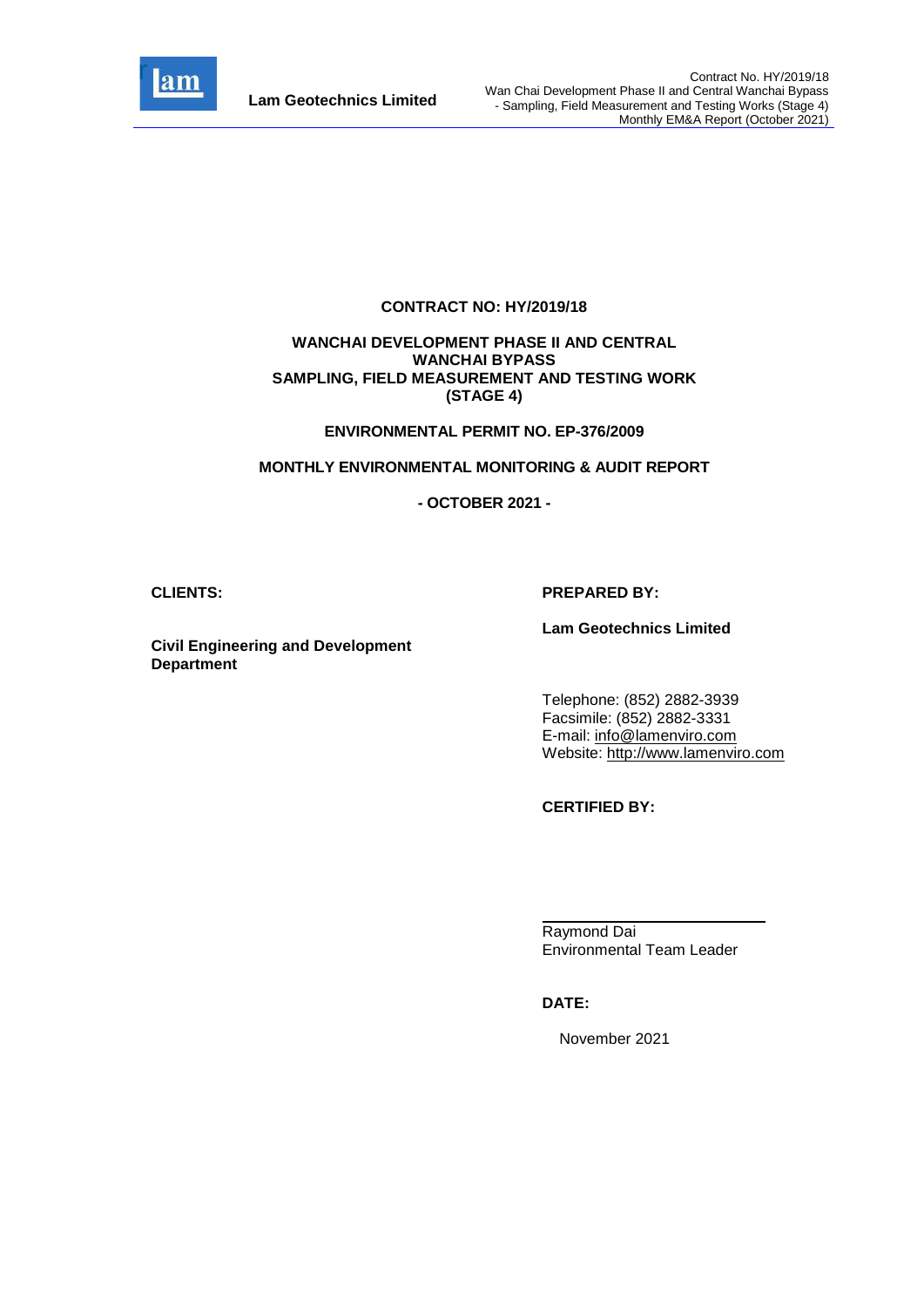

# **TABLE OF CONTENTS**

| 1                       |                          |                                                                                                                                                      |
|-------------------------|--------------------------|------------------------------------------------------------------------------------------------------------------------------------------------------|
|                         | 1.1<br>1.2               |                                                                                                                                                      |
| $\overline{2}$          |                          |                                                                                                                                                      |
|                         | 2.1<br>2.2<br>2.3        |                                                                                                                                                      |
| 3                       |                          |                                                                                                                                                      |
|                         | 3.1                      | Status of Environmental Licensing and Permitting under the Project 9                                                                                 |
| $\overline{\mathbf{4}}$ |                          |                                                                                                                                                      |
|                         | 4.1<br>4.2               |                                                                                                                                                      |
| 5                       |                          |                                                                                                                                                      |
|                         | 5.1<br>5.2               |                                                                                                                                                      |
| 6                       |                          |                                                                                                                                                      |
|                         | 6.1<br>6.2<br>6.3<br>6.4 | Review of the Reasons for and the Implications of Non-compliance 14<br>Summary of action taken in the event of and follow-up on non-compliance<br>14 |
|                         |                          | <b>CUMULATIVE CONSTRUCTION IMPACT DUE TO THE CONCURRENT</b>                                                                                          |
|                         |                          |                                                                                                                                                      |
| 8                       |                          |                                                                                                                                                      |
| 9                       |                          | <b>COMPLAINTS, NOTIFICATION OF SUMMONS AND PROSECUTION 17</b>                                                                                        |
| 10                      |                          |                                                                                                                                                      |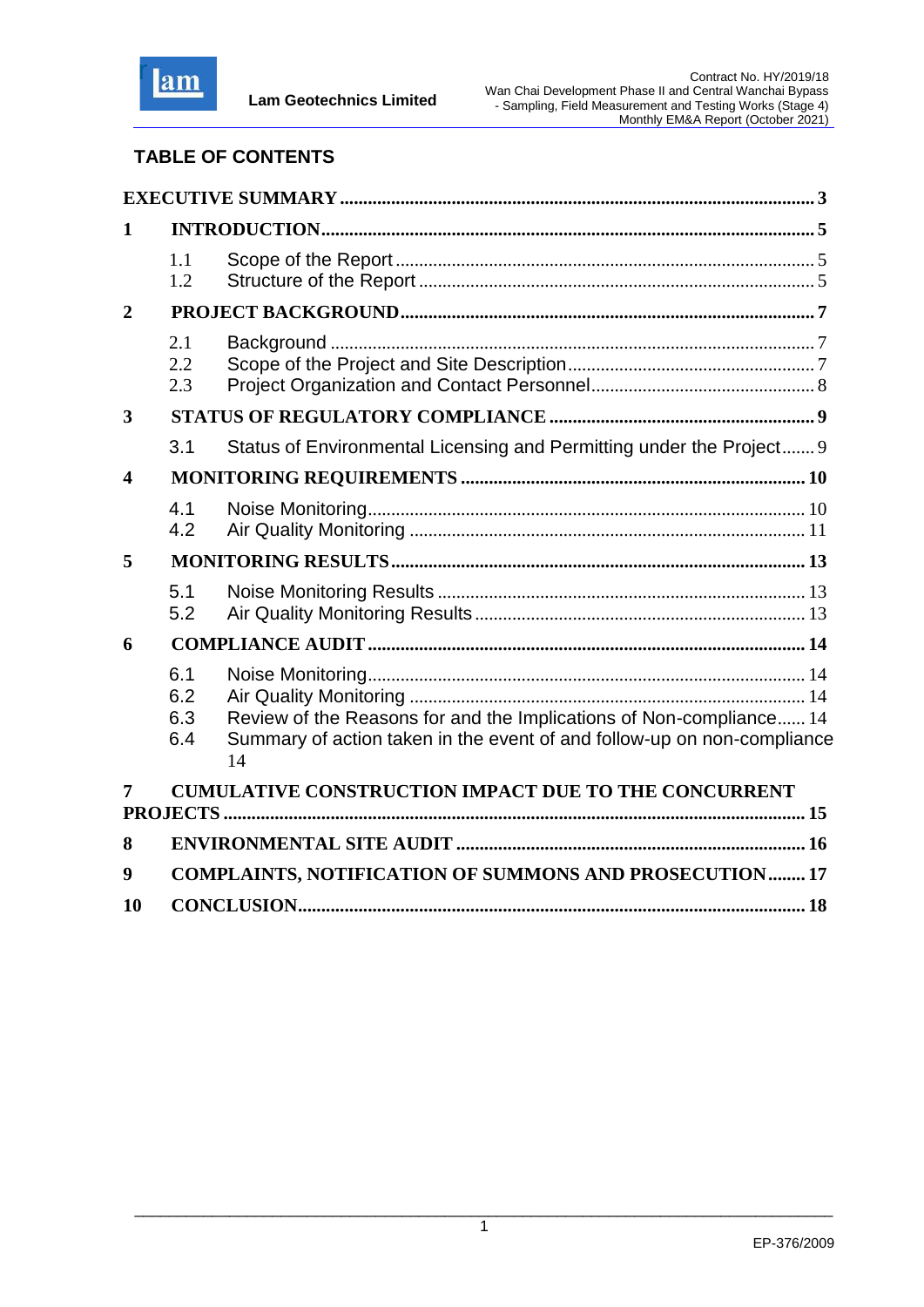

### **LIST OF TABLES**

- *[Table 2.1 Schedule 2 Designated Projects under this Project](#page-7-3)*
- *Table 2.2 [Contact Details of Key Personnel](#page-8-1)*
- *Table 3.1 [Summary of the current status on licences and/or permits on environmental](#page-9-2)  [protection pertinent to the Project](#page-9-2)*
- *Table 4.1 [Noise Monitoring Stations](#page-10-2)*
- *Table 4.2 [Air Quality Monitoring Stations](#page-11-1)*
- *Table 5.1 [Noise Monitoring Stations for Contract no. HK/2012/08](#page-13-3)*
- *[Table 5.2 Air Quality Monitoring Station for Contract no. HK/2012/08](#page-13-4)*
- *Table 9.1 [Cumulative Statistics on Complaints](#page-17-1)*
- *Table 9.2 [Cumulative Statistics on Successful Prosecutions](#page-17-2)*
- *Table 10.1 Summary of Key Construction Activities of Individual Contract(s) to be commenced in Coming Reporting Month*

### *LIST OF FIGURES*

- Figure 2.1 [Project Layout](file:///C:/Users/porsia/Desktop/Attachment/Fig2.1%20Project%20Layout.pdf)
- Figure 2.2 [Project Organization Chart](file:///C:/Users/porsia/Desktop/Attachment/Fig2.2%20Project%20Organization%20Chart.pdf)
- Figure 4.1 [Locations of Environmental Monitoring Stations](file:///C:/Users/porsia/Desktop/Attachment/Fig4.1%20Locations%20of%20Monitoring%20Stations.pdf)

### **LIST OF APPENDICES**

- Appendix 3.1 [Environmental Mitigation Implementation Schedule](file:///C:/Users/porsia/Desktop/Attachment/App3.1_Environmental%20Mitigation%20Implementation%20Schedule.pdf)
- Appendix 4.1 [Action and Limit Level](file:///C:/Users/porsia/Desktop/Attachment/App4.1_Action%20and%20Limit%20Level.pdf)
- Appendix 6.1 [Event Action Plans](file:///C:/Users/porsia/Desktop/Attachment/App6.1_Event%20and%20Action%20Plan.pdf)
- Appendix 9.1 [Complaint Log](file:///C:/Users/porsia/Desktop/Attachment/App9.1_Complaint%20Log.pdf)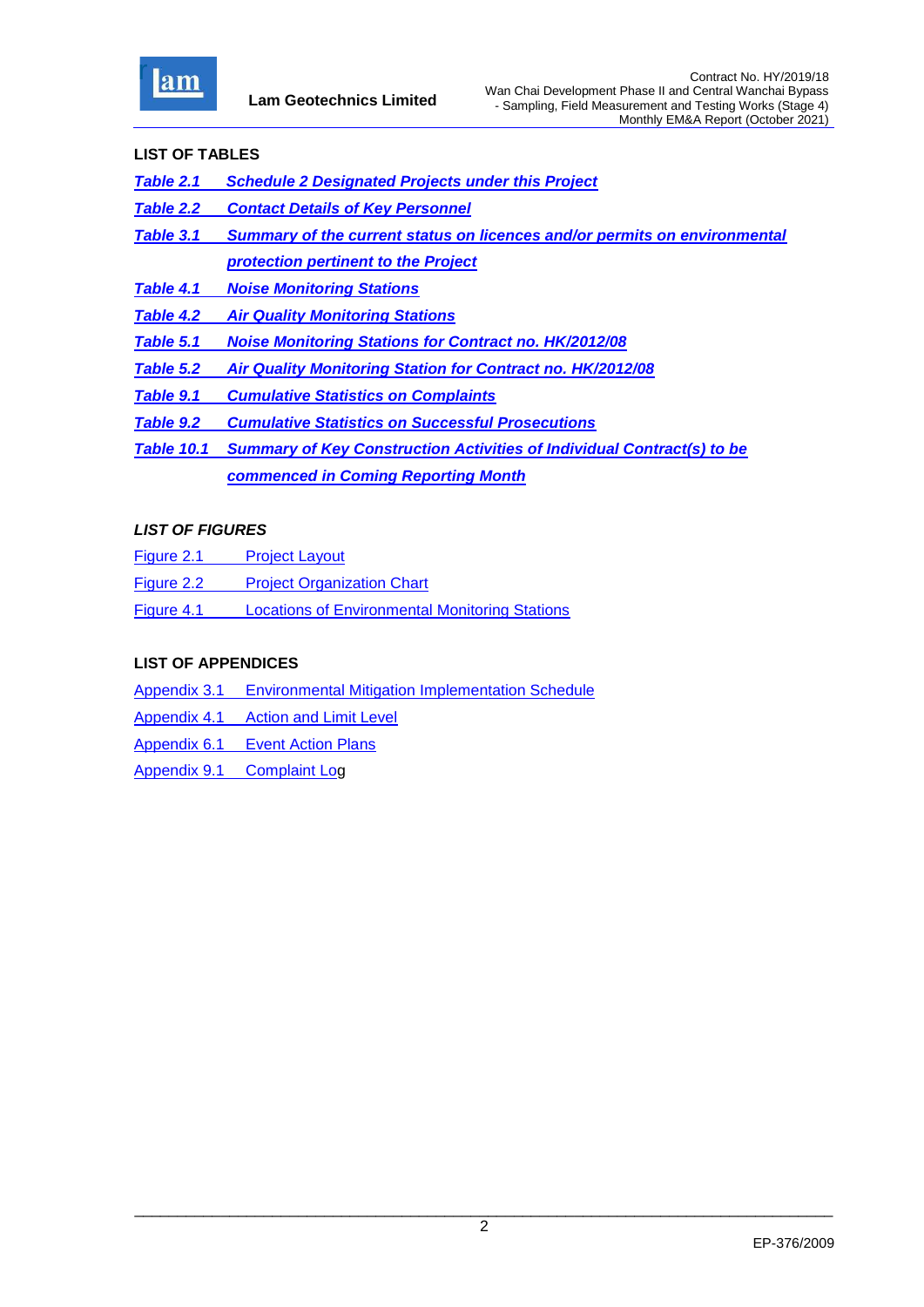

### <span id="page-3-0"></span>**EXECUTIVE SUMMARY**

i. This is the Environmental Monitoring and Audit (EM&A) Monthly Report – October 2021 specific for Environmental Permit no. EP-376/2009. The EM&A report is prepared by the Environmental Team (ET) employed under Contract No. HY/2019/18 – Wan Chai Development Phase II and Central Wanchai Bypass – Sampling, Field Measurement and Testing Works (Stage 4). This report presents the environmental monitoring findings and information recorded during the period of 27<sup>th</sup> September 2021 to 26<sup>th</sup> October 2021. The cut-off date of reporting is at 26<sup>th</sup> of each reporting month.

### Noise Monitoring

- ii. Noise monitoring was conducted at M1a Footbridge for Ex-Harbour Road Sports Centre.
- iii. With respect to the shift in major construction site portions at Wan Chai North, the noise monitoring station M1a – Harbour Road Sports Centre was finely adjusted from East of Harbour Road Sports Centre to West of Harbour Road Sports Centre on 21 June 2016.
- iv. With respect to the demolition of Ex-Harbour Road Sports Centre, the respective noise monitoring station M1a – Harbour Road Sports Centre were finely adjusted on 16 and 25 May 2017 and thereafter to the Footbridge for Harbour Road Sports for noise monitoring.
- v. With respect to WDII RSS confirmed that the remaining works under HK/2012/08 would be tree planting works at EP-376/2009 area only, considered that no adverse noise impact would be contributed by the tree planting works, the respective noise monitoring at noise monitoring station M1a - Footbridge at EX-Wanchai Harbour Road Sports Centre was temporary suspended from 27 March 2019 onwards.

#### Air Quality Monitoring

- vi. 1-hour and 24-hour Total Suspended Particulates (TSP) monitoring were conducted on every six days basis at CMA5b – Pedestrian Plaza and CMA6a – WDII PRE Site Office.
- vii. With respect to WDII RSS confirmed that the remaining works under HK/2012/08 would be tree planting works at EP-376/2009 area only, considered that no adverse air quality impact would be contributed by the tree planting works, the respective air quality monitoring at monitoring stations CMA5b – Pedestrian Plaza and CMA6a – WDII PRE Site Office, were temporary suspended from 27 March 2019 onwards.

Complaints, Notifications of Summons and Successful Prosecutions

viii. No environmental complaint was received in this reporting month.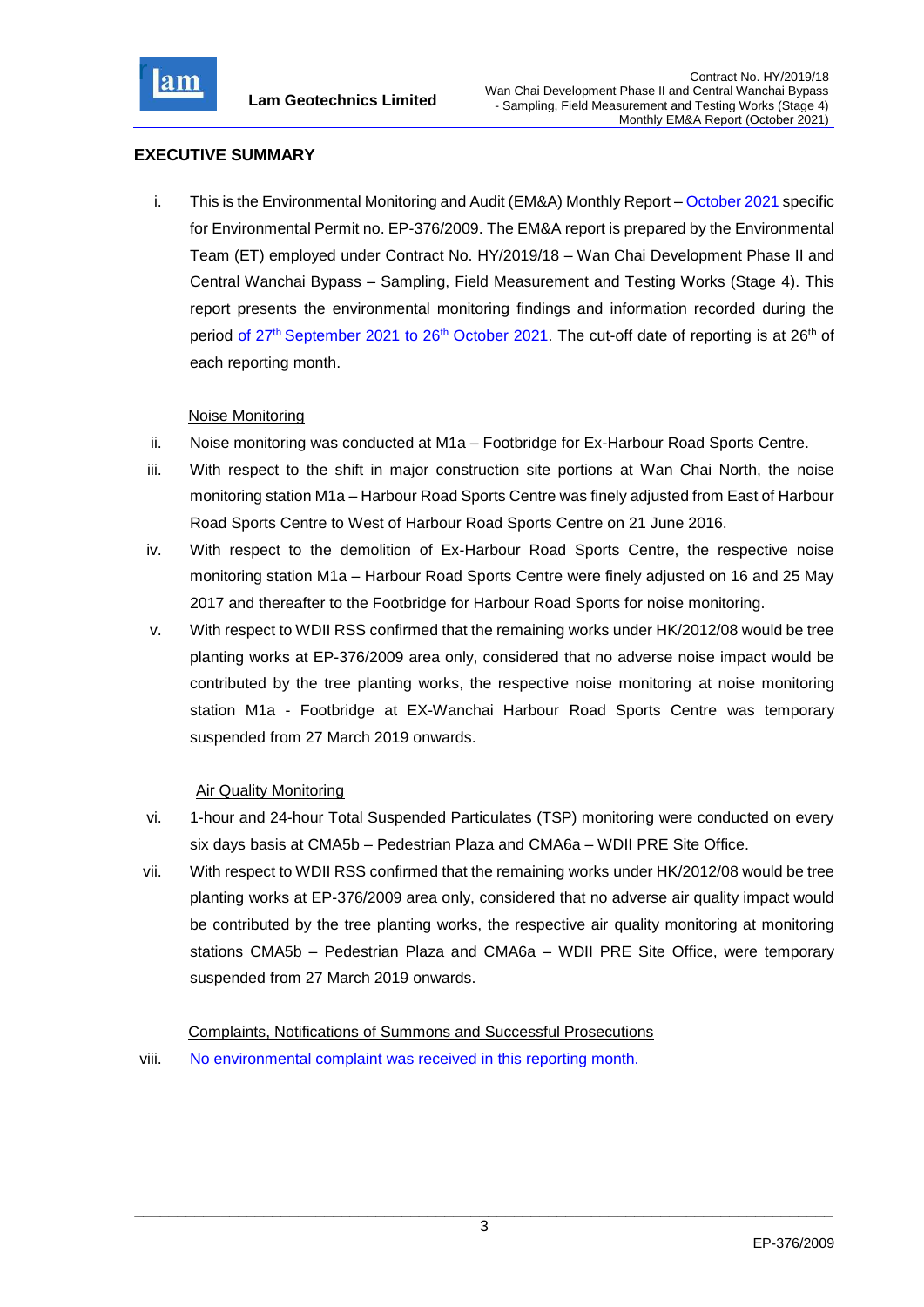

### **Site Inspections and Audit**

ix. As WDII RSS confirmation of construction works completion on 1 April 2020 and agreed with IEC on 3 April 2020, the weekly environmental site inspection for Contract no. HK/2012/08 under EP-376/2009 was suspended from 3 April 2020 onward.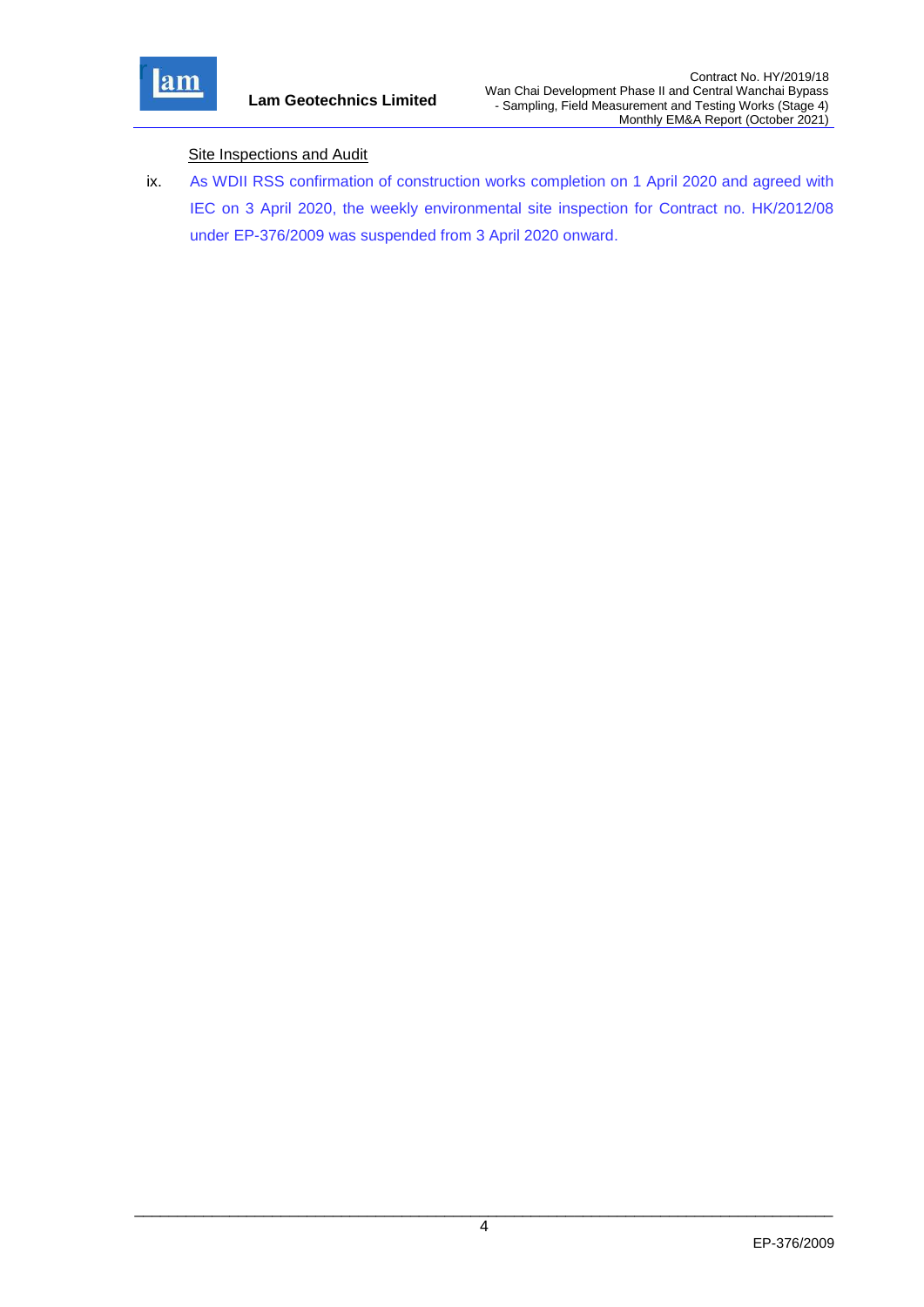

### <span id="page-5-0"></span>**1 INTRODUCTION**

#### <span id="page-5-1"></span>**1.1 Scope of the Report**

1.1.1. Lam Geotechnics Limited (LGL) has been appointed take up the role as the Environmental Team (ET) under Environmental Permit no. EP-376/2009 to implement the Environmental Monitoring and Audit (EM&A) programme as stipulated in the EM&A Manual of the approved Environmental Impact Assessment (EIA) Report for Wan Chai Development Phase II and Central-Wan Chai Bypass (Register No.: AEIAR-125/2008).

This report documents the finding of EM&A works for Environmental Permit (EP) no. EP-376/2009 during the period of 27<sup>th</sup> September 2021 to 26<sup>th</sup> October 2021. The cut-off date of reporting is the 26<sup>th</sup> of each reporting month.

### <span id="page-5-2"></span>**1.2 Structure of the Report**

- **Section 1** *Introduction* details the scope and structure of the report.
- **Section 2** *Project Background* summarizes background and scope of the project, site description, project organization and contact details of key personnel during the reporting period.
- **Section 3** *Status of Regulatory Compliance* summarizes the status of valid Environmental Permits / Licenses during the reporting period.
- **Section 4** *Monitoring Requirement***s** summarizes all monitoring parameters, monitoring methodology and equipment, monitoring locations, monitoring frequency, criteria and respective event and action plan and monitoring programmes.
- **Section 5** *Monitoring Results* summarizes the monitoring results obtained in the reporting period.
- **Section 6 C***ompliance Audit* summarizes the auditing of monitoring results, all exceedances environmental parameters.
- **Section 7** *Cumulative Construction Impact due to the Concurrent Projects*  summarizes the relevant cumulative construction impact due to the concurrent activities of the concurrent Projects.
- **Section 8** *Environmental Site Audit* summarizes the findings of weekly site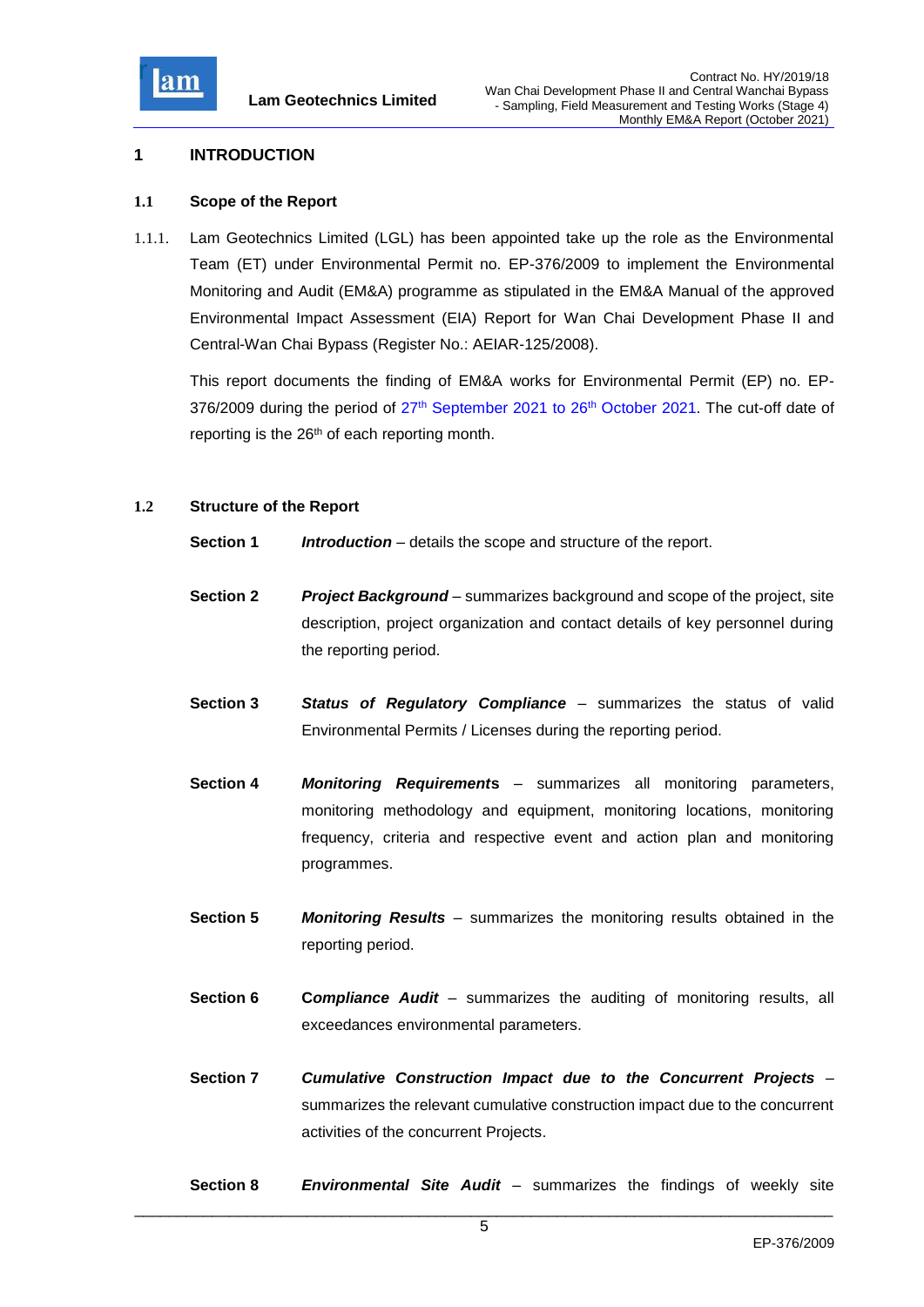

inspections undertaken within the reporting period, with a review of any relevant follow-up actions within the reporting period.

- **Section 9** *Complaints, Notification of summons and Prosecution summarizes the* cumulative statistics on complaints, notification of summons and prosecution
- **Section 10** *Conclusion*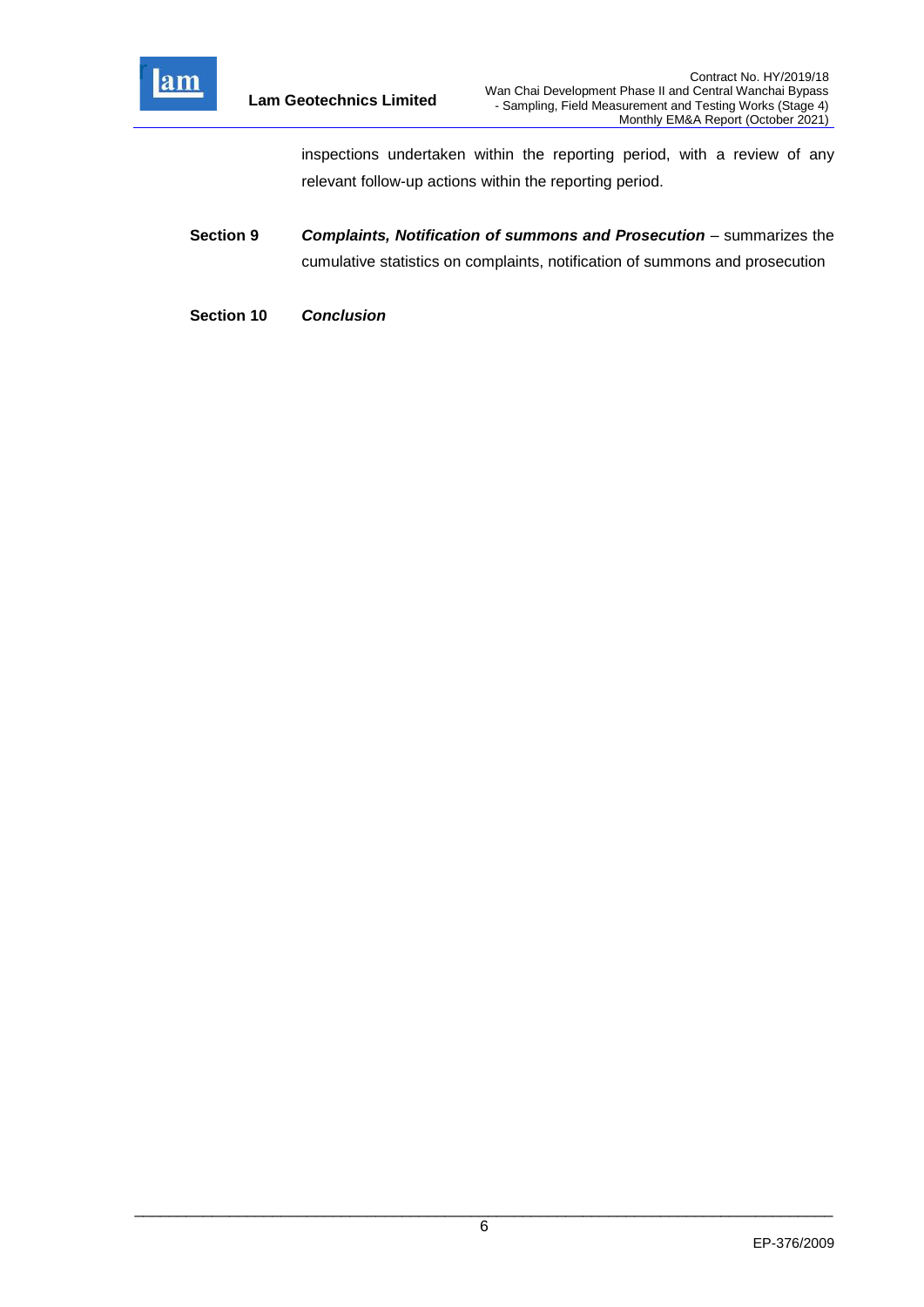

## <span id="page-7-0"></span>**2 PROJECT BACKGROUND**

### <span id="page-7-1"></span>**2.1 Background**

2.1.1 Wan Chai Development phase II and Central-Wan Chai Bypass (hereafter called "the Project") are Designated Project (DP) under the Environmental Impact Assessment Ordinance (Cap. 499) (EIAO). The Environmental Impact Assessment (EIA) Report for Wan Chai Development phase II and Central-Wan Chai Bypass (Register No.: AEIAR-125/2008) has been approved on 11 December 2008.

### <span id="page-7-2"></span>**2.2 Scope of the Project and Site Description**

- 2.2.1. The design and construction of Wan Chai Development Phase II and Central Wanchai Bypass involves the construction and operation of primary and district distributor roads that is shown at *[Figure 2.1](file:///C:/Users/porsia/Attachment/Fig2.1%20Project%20Layout.pdf)*.
- 2.2.2. The key purpose of the study area encompasses the Wan Chai harbourfront area. The area starts at the boundary of Central Reclamation Phase III (CRIII) at the west and connects to the existing Hung Hing Road at the east. The scope of the project includes:
	- A dual 2-lane primary distributor road, Road P2, approximately 0.6km in length; and
	- Other new primary and district distributor roads connecting to the slip roads of the Central-Wan Chai Bypass with a total length of approximately 0.7km.
- 2.2.3. The project also contains various Schedule 2 DP that, under the EIAO, require Environmental Permits (EPs) to be granted by the DEP before they may be either constructed or operated. **Table 2.1** summarises the DP under this Project. **[Figure 2.1](file:///C:/Users/porsia/Attachment/Fig2.1%20Project%20Layout.pdf)** shows the locations of these Schedule 2 DP.

| Item            | <b>Designated Project</b>                       | <b>EIAO Reference</b>   |
|-----------------|-------------------------------------------------|-------------------------|
| DP <sub>2</sub> | Road P2 and other roads which are classified as | Schedule 2, Part I, A.1 |
|                 | primary/district distributor roads              |                         |

<span id="page-7-3"></span>*Table 2.1 Schedule 2 Designated Project under this Project*

2.2.4. The designated project work II (DP2) was awarded to China State – Build King Joint Venture HK/2012/08 (Contract Title: Wan Chai Development Phase II Central – Wan Chai Bypass at Wan Chai West) as part of the Project works by the Civil Engineering and Development Department (CEDD). The construction work under Contract no. HK/2012/08 was commenced on 13 May 2015.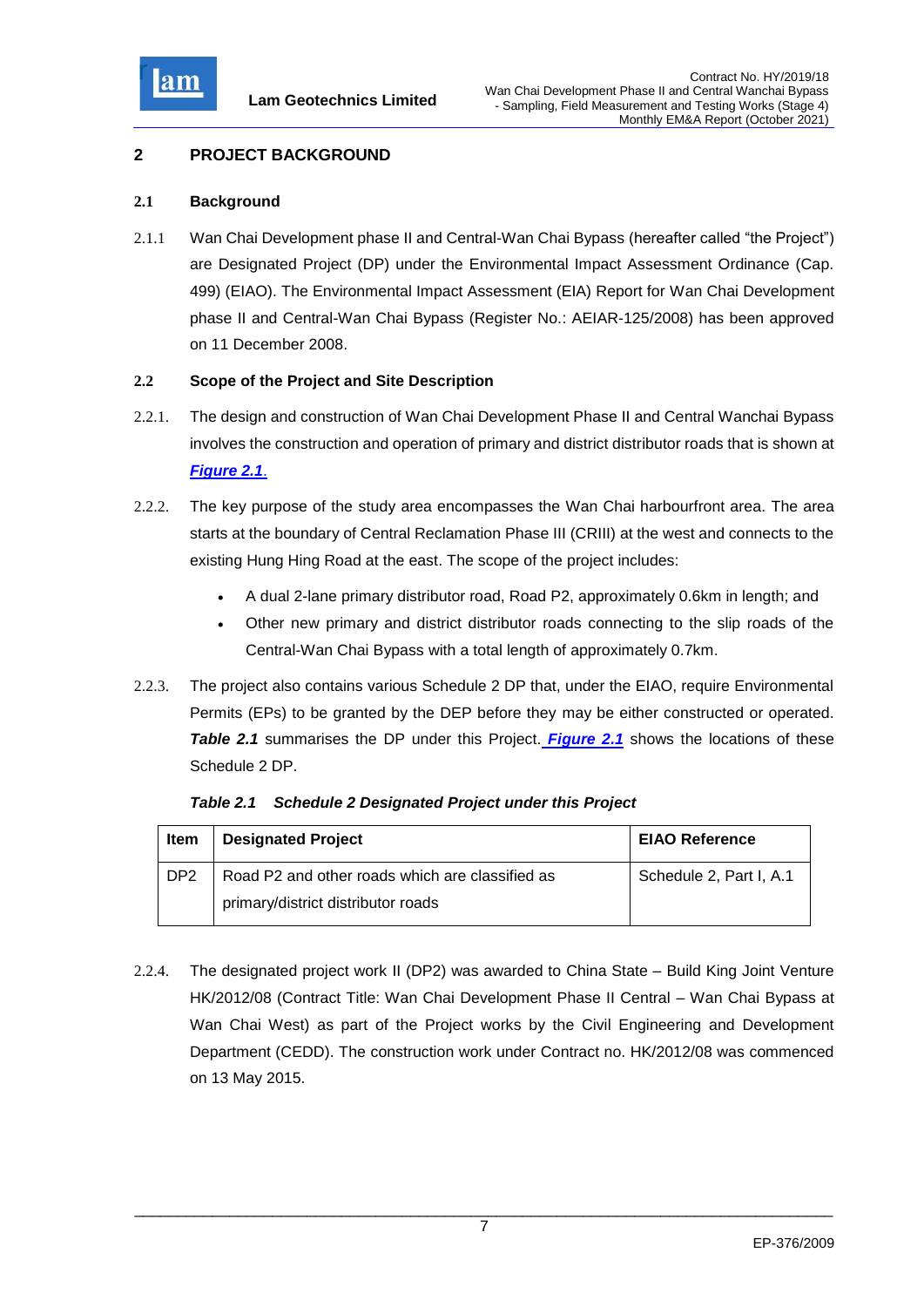

### <span id="page-8-0"></span>**2.3 Project Organization and Contact Personnel**

- 2.3.1 Civil Engineering and Development Department and Highway Department are the overall project controllers for the Wan Chai Development Phase II and Central-Wan Chai Bypass respectively. For the construction phase of the Project, Project Engineer, Contractor(s), Environmental Team and Independent Environmental Checker are appointed to manage and control environmental issues.
- 2.3.2 The proposed project organization and lines of communication with respect to environmental protection works are shown in *[Figure 2.2](file:///C:/Users/porsia/Attachment/Fig2.2%20Project%20Organization%20Chart.pdf)*. Key personnel and contact particulars are summarized in *Table 2.2*:

| Party                           | <b>Role</b>                                   | <b>Post</b>                                   | <b>Name</b>        | <b>Contact</b><br>No. | Contact<br>Fax |
|---------------------------------|-----------------------------------------------|-----------------------------------------------|--------------------|-----------------------|----------------|
| <b>AECOM</b>                    | Engineer's<br>Representative<br>for WDII      | Senior<br>Resident<br>Engineer                | Mr. S.K. Lo        | 3519 9033             | 2587 1877      |
| Ramboll<br>Hong Kong<br>Limited | Independent<br>Environmental<br>Checker (IEC) | Independent<br>Environmental<br>Checker (IEC) | Mr. David<br>Yeung | 3465 2888             | 3465 2899      |
| Lam<br>Geotechnics<br>Limited   | Environmental<br>Team (ET)                    | Environmental<br>Team Leader<br>(ETL)         | Mr. Raymond<br>Dai | 2882 3939             | 2882 3331      |

#### <span id="page-8-1"></span>*Table 2.2 Contact Details of Key Personnel*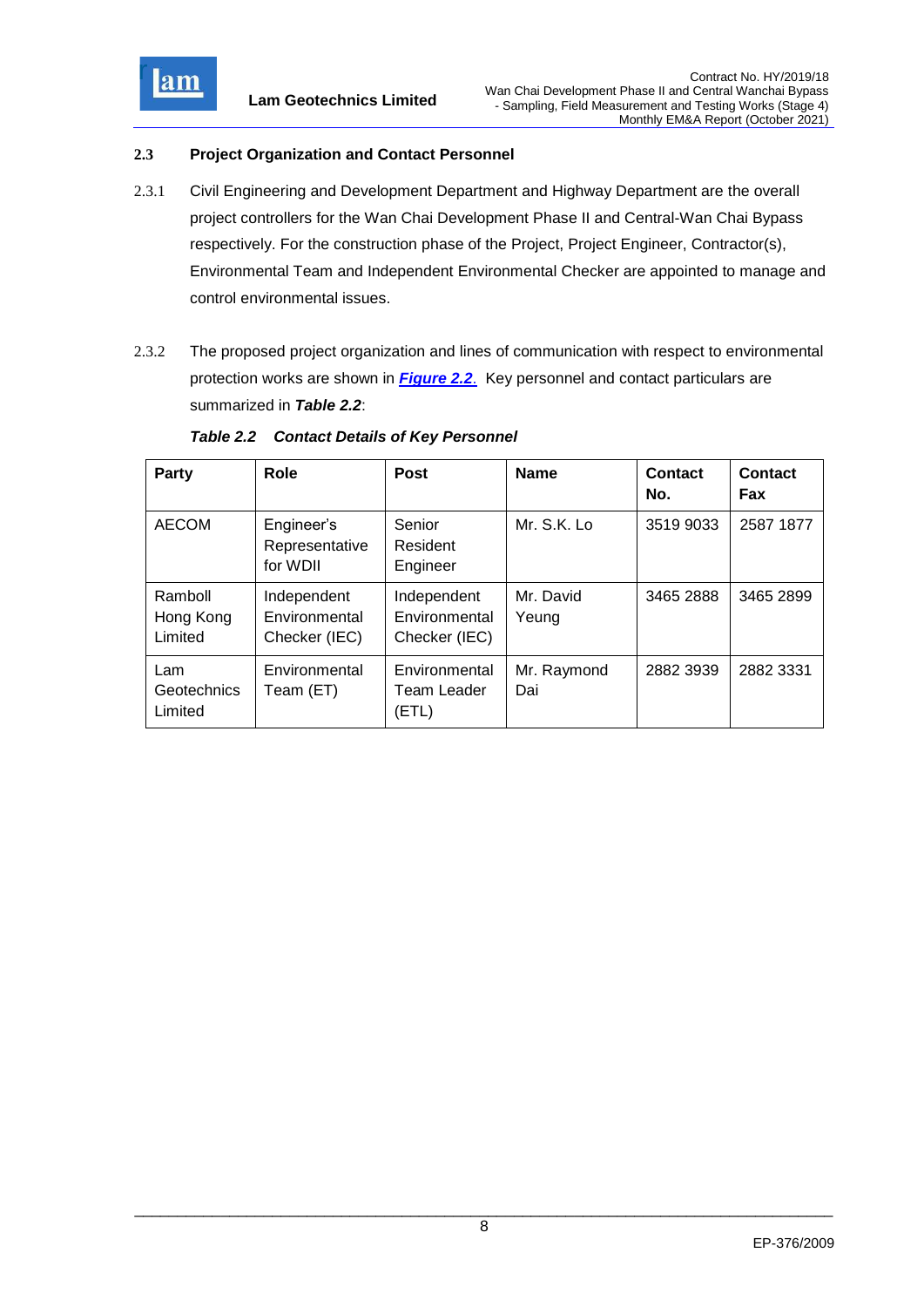

## <span id="page-9-0"></span>**3 STATUS OF REGULATORY COMPLIANCE**

#### <span id="page-9-1"></span>**3.1 Status of Environmental Licensing and Permitting under the Project**

3.1.1. A summary of the current status on licences and/or permits on environmental protection pertinent to the Project is shown in *Table 3.1*.

# <span id="page-9-2"></span>*Table 3.1 Summary of the current status on licences and/or permits on environmental protection pertinent to the Project*

| <b>Permits and/or Licences</b>      | Reference No.   | <b>Issued Date</b> | <b>Status</b> |
|-------------------------------------|-----------------|--------------------|---------------|
| <b>Environmental Permit</b>         | EP-376/2009     | 13 Nov 2009        | Valid         |
| <b>Further Environmental Permit</b> | FEP-01/376/2009 | 31 Mar 2015        | Surrendered   |
| <b>Further Environmental Permit</b> | FEP-02/376/2009 | 1 Aug 2016         | Surrendered   |

3.1.2. Implementation status of the recommended mitigation measures during this reporting month is presented in *[Appendix 3.1](file:///C:/Users/porsia/Attachment/App3.1_Environmental%20Mitigation%20Implementation%20Schedule.pdf)*.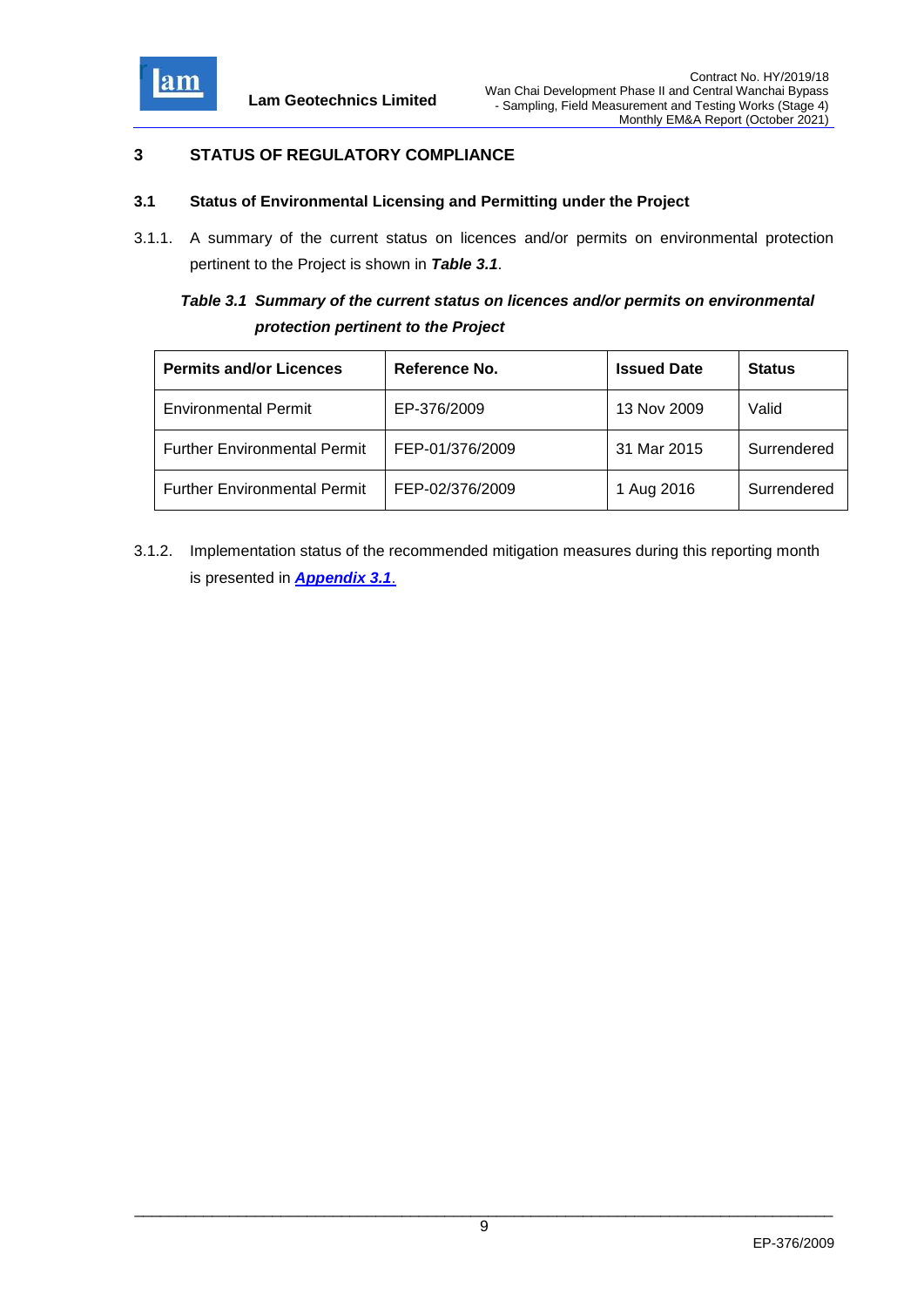

### <span id="page-10-0"></span>**4 MONITORING REQUIREMENTS**

#### <span id="page-10-1"></span>**4.1 Noise Monitoring**

#### NOISE MONITORING STATION

4.1.1. The noise monitoring station for the Project is listed and shown in *Table 4.1* and *[Figure 4.1.](file:///C:/Users/porsia/Attachment/Fig4.1%20Locations%20of%20Monitoring%20Stations.pdf) [Appendix 4.1](file:///C:/Users/porsia/Attachment/App4.1_Action%20and%20Limit%20Level.pdf)* shows the established Action/Limit Levels for the monitoring works.

<span id="page-10-2"></span>

|  | <b>Table 4.1 Noise Monitoring Station</b> |  |
|--|-------------------------------------------|--|
|  |                                           |  |

| <b>District</b> | <b>Station</b> | <b>Description</b>                           |
|-----------------|----------------|----------------------------------------------|
| Wan Chai        | M1a            | Footbridge for Ex-Harbour Road Sports Centre |

### NOISE MONITORING PARAMETERS, FREQUENCY AND DURATION

- 4.1.2. The construction noise level shall be measured in terms of the A-weighted equivalent continuous sound pressure level (Leq). Leq (30 minutes) shall be used as the monitoring parameter for the time period between 0700 and 1900 hours on normal weekdays. For all other time periods, Leq (5 minutes) shall be employed for comparison with the Noise Control Ordinance (NCO) criteria. Supplementary information for data auditing, statistical results such as L10 and L90 shall also be obtained for reference.
- 4.1.3. Noise monitoring shall be carried out at all the designated monitoring stations. The monitoring frequency shall depend on the scale of the construction activities. The following is an initial guide on the regular monitoring frequency for each station on a weekly basis when noise generating activities are underway:
	- One set of measurements between 0700 and 1900 hours on normal weekdays.

### MONITORING EQUIPMENT

- 4.1.4. As referred to in the Technical Memorandum ™ issued under the NCO, sound level meters in compliance with the International Electrotechnical Commission Publications 651: 1979 (Type 1) and 804: 1985 (Type 1) specifications shall be used for carrying out the noise monitoring. Immediately prior to and following each noise measurement the accuracy of the sound level meter shall be checked using an acoustic calibrator generating a known sound pressure level at a known frequency. Measurements may be accepted as valid only if the calibration level from before and after the noise measurement agrees to within 1.0 dB.
- 4.1.5. Noise measurements shall not be made in fog, rain, wind with a steady speed exceeding 5 m/s or wind with gusts exceeding 10 m/s. The wind speed shall be checked with a portable wind speed meter capable of measuring the wind speed in m/s.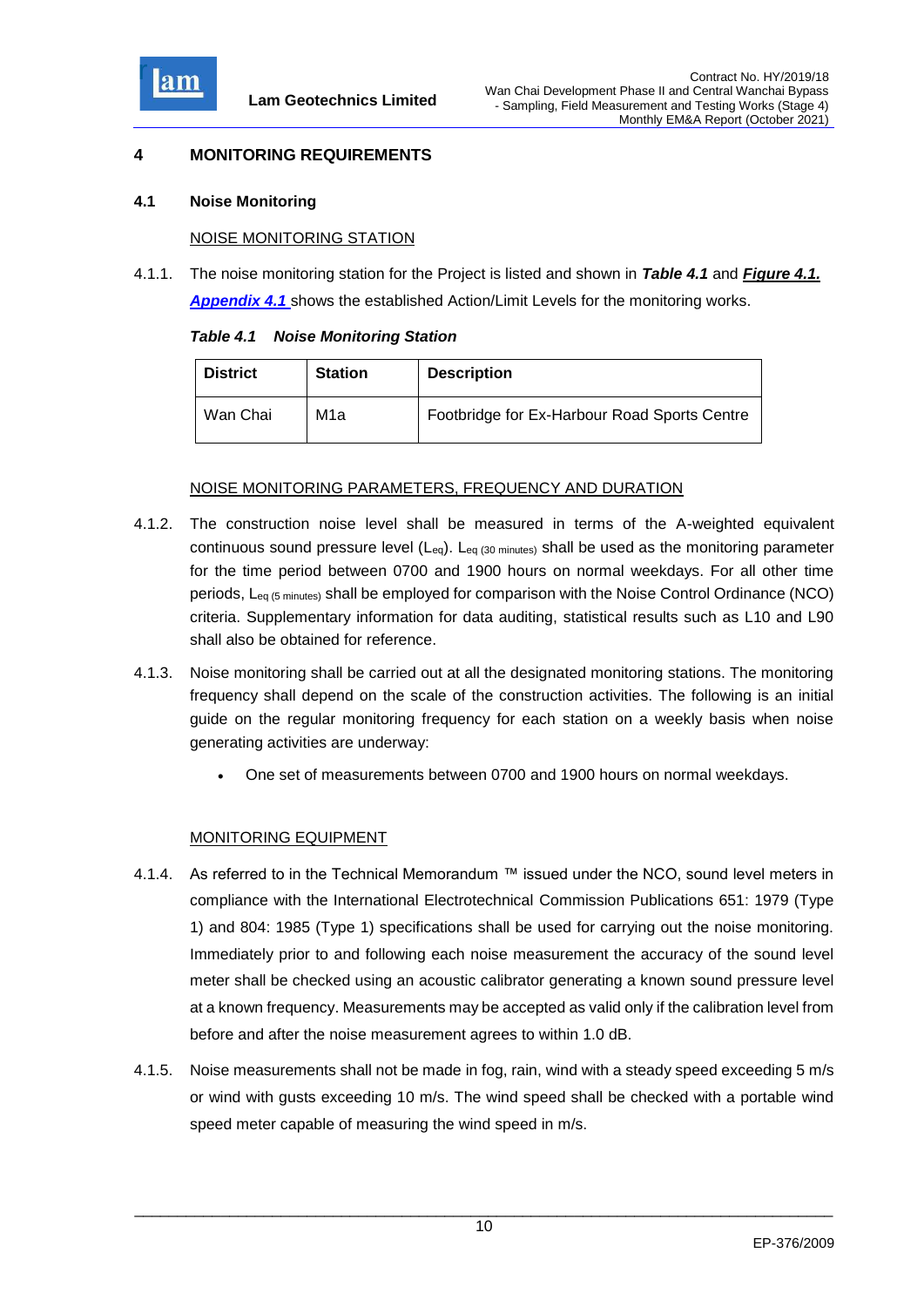

### <span id="page-11-0"></span>**4.2 Air Quality Monitoring**

### AIR QUALITY MONITORING STATIONS

4.2.1. The air quality monitoring stations for the Project are listed and shown in *Table 4.2* and *[Figure](file:///C:/Users/porsia/Attachment/Fig4.1%20Locations%20of%20Monitoring%20Stations.pdf)* 

*[4.1](file:///C:/Users/porsia/Attachment/Fig4.1%20Locations%20of%20Monitoring%20Stations.pdf)*. *[Appendix 4.1](file:///C:/Users/porsia/Attachment/App4.1_Action%20and%20Limit%20Level.pdf)* shows the established Action/Limit Levels for the monitoring works.

*Table 4.2 Air Quality Monitoring Stations*

<span id="page-11-1"></span>

| <b>Station ID</b>  | <b>Description</b>          |
|--------------------|-----------------------------|
| CMA <sub>5</sub> b | Pedestrian Plaza            |
| CMA <sub>6a</sub>  | <b>WDII PRE Site Office</b> |

#### AIR QUALITY MONITORING PARAMETERS, FREQUENCY AND DURATION

- 4.2.2. One-hour and 24-hour TSP levels should be measured to indicate the impacts of construction dust on air quality. The 24-hour TSP levels shall be measured by following the standard high volume sampling method as set out in the Title 40 of the Code of Federal Regulations, Chapter 1 (Part 50), Appendix B.
- 4.2.3. All relevant data including temperature, pressure, weather conditions, elapsed-time meter reading for the start and stop of the sampler, identification and weight of the filter paper, and any other local atmospheric factors affecting or affected by site conditions, etc., shall be recorded down in detail.
- 4.2.4. For regular impact monitoring, the sampling frequency of at least once in every six-days, shall be strictly observed at all the monitoring stations for 24-hour TSP monitoring. For 1-hour TSP monitoring, the sampling frequency of at least three times in every six-days should be undertaken when the highest dust impact occurs.

### SAMPLING PROCEDURE AND MONITORING EQUIPMENT

- 4.2.5. High volume samplers (HVSs) in compliance with the following specifications shall be used for carrying out the 1-hour and 24-hour TSP monitoring:
	- $0.6 1.7$  m<sup>3</sup> per minute adjustable flow range;
	- Equipped with a timing / control device with +/- 5 minutes accuracy for 24 hours operation;
	- Installed with elapsed-time meter with +/- 2 minutes accuracy for 24 hours operation;
	- Capable of providing a minimum exposed area of 406 cm2;
	- Flow control accuracy: +/- 2.5% deviation over 24-hour sampling period;
	- Equipped with a shelter to protect the filter and sampler;
	- Incorporated with an electronic mass flow rate controller or other equivalent devices;
	- Equipped with a flow recorder for continuous monitoring;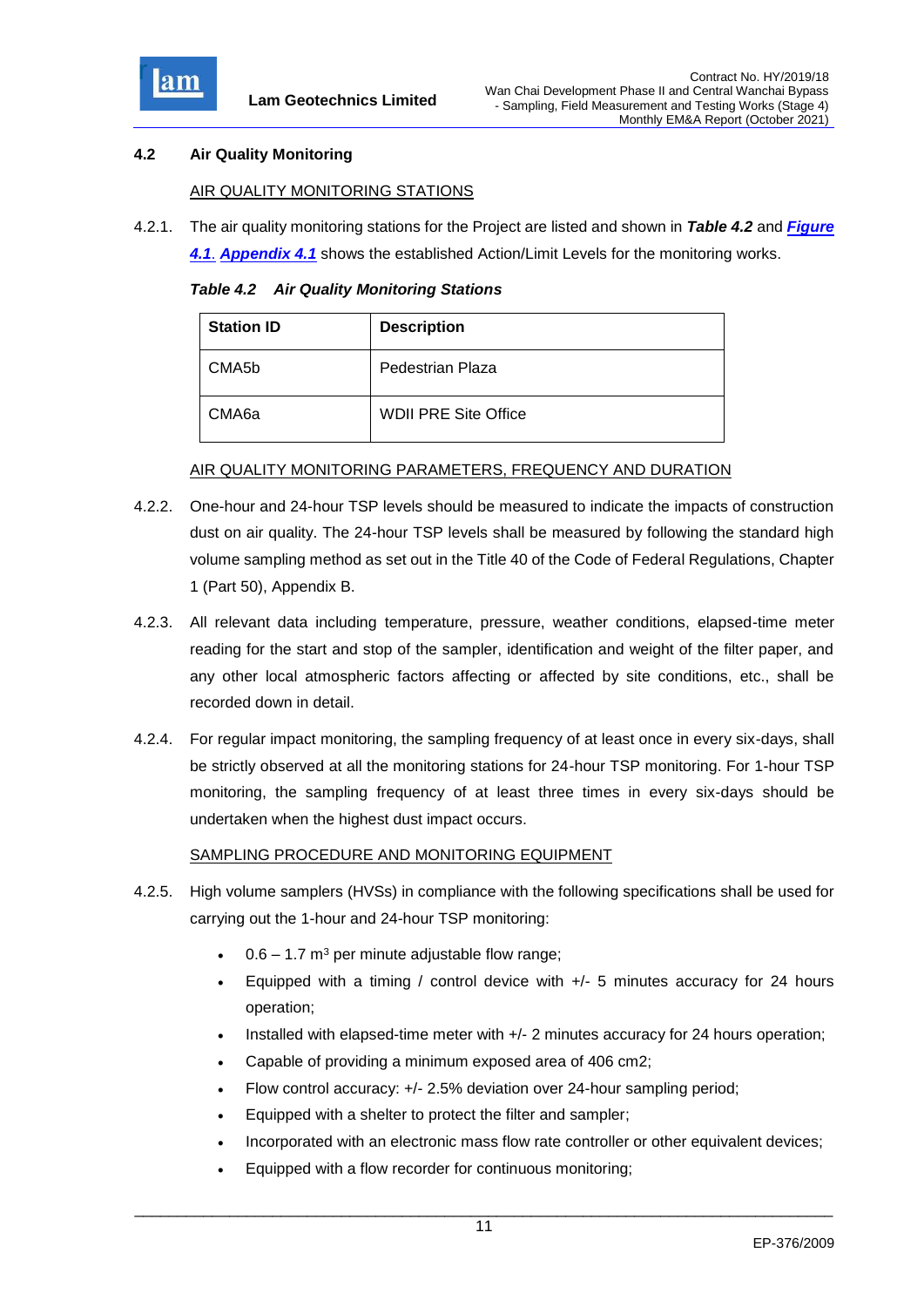

**Lam Geotechnics Limited**

- Provided with a peaked roof inlet;
- Incorporated with a manometer;
- Able to hold and seal the filter paper to the sampler housing at horizontal position;
- Easily changeable filter; and
- Capable of operating continuously for a 24-hour period.
- 4.2.6. Initial calibration of dust monitoring equipment shall be conducted upon installation and thereafter at bi-monthly intervals. The transfer standard shall be traceable to the internationally recognized primary standard and be calibrated annually. The concern parties such as IEC shall properly document the calibration data for future reference. All the data should be converted into standard temperature and pressure condition.

### LABORATORY MEASUREMENT / ANALYSIS

- 4.2.7. A clean laboratory with constant temperature and humidity control, and equipped with necessary measuring and conditioning instruments to handle the dust samples collected, shall be available for sample analysis, and equipment calibration and maintenance. The laboratory should be HOKLAS accredited.
- 4.2.8. Filter paper of size 8" x 10" shall be labelled before sampling. It shall be a clean filter paper with no pinholes, and shall be conditioned in a humidity-controlled chamber for over 24-hours and be pre-weighed before use for the sampling.
- 4.2.9. After sampling, the filter paper loaded with dust shall be kept in a clean and tightly sealed plastic bag. The filter paper shall then be returned to the laboratory for reconditioning in the humidity controlled chamber followed by accurate weighing by an electronic balance with readout down to 0.1 mg. The balance shall be regularly calibrated against a traceable standard.
- 4.2.10. All the collected samples shall be kept in a good condition for 6 months before disposal.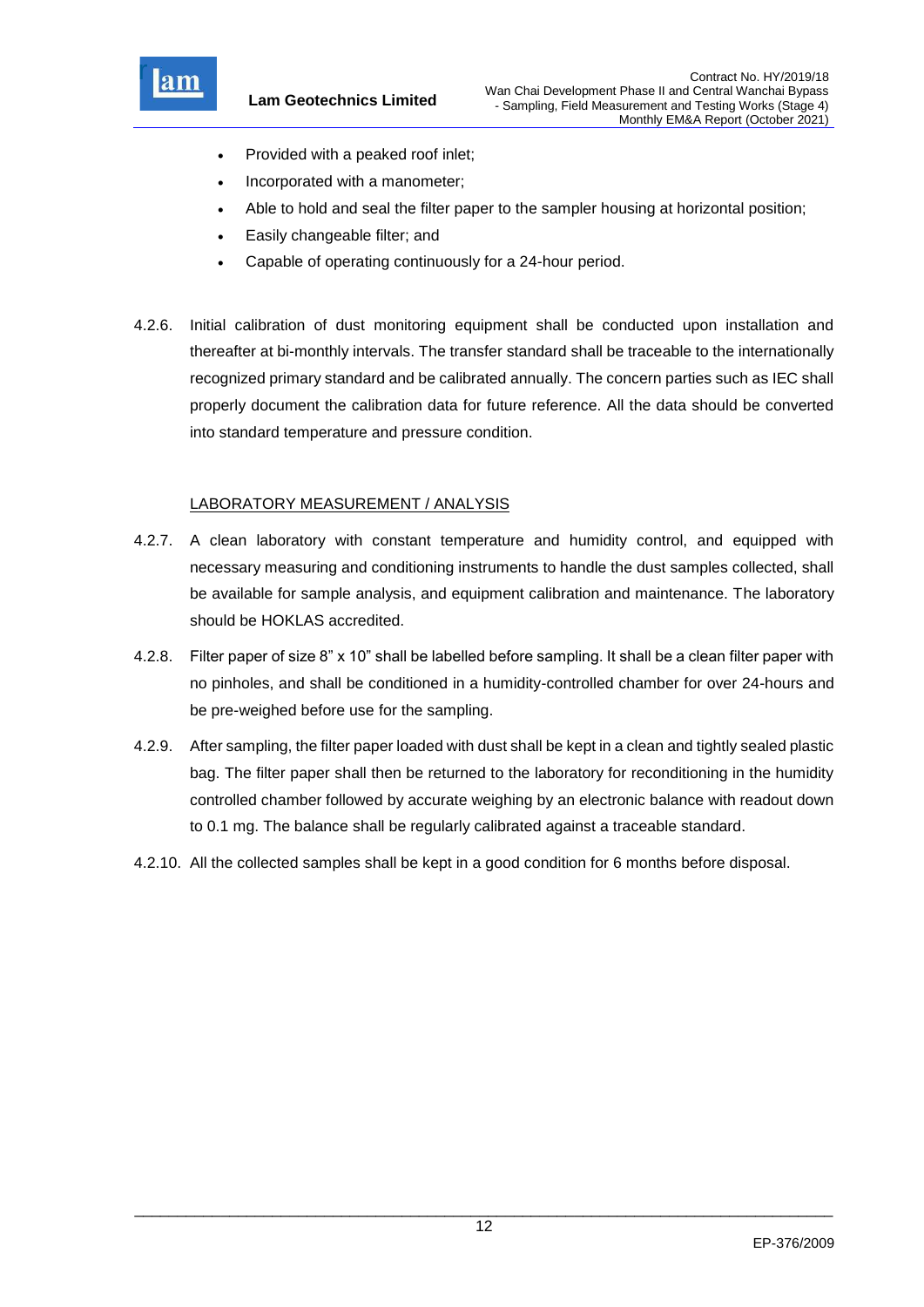

## <span id="page-13-0"></span>**5 MONITORING RESULTS**

- 5.0.1. The environmental monitoring will be implemented based on the division of works areas of the designated project managed under the contract with FEP applied by individual contractors. Overall layout showing work areas of various contracts, latest status of work commencement and monitoring stations is shown in *[Figure 2.1](file:///C:/Users/porsia/Attachment/Fig2.1%20Project%20Layout.pdf)* and *Figure 4.1*.
- 5.0.2. The environment monitoring schedules for reporting month and coming month are presented in *[Appendix 5.1](file://///100.100.100.13/team3dir/t3/1.0%20Project/2011/G1120/Submission/_EM&A%20Report_EP376/Mrtp2015.09/Attachment/App5.1_Monitoring%20Schedules.pdf)*.

### <span id="page-13-1"></span>**5.1 Noise Monitoring Results**

5.1.1 The proposed division of noise monitoring station is summarized in *Table 5.1* below.

### <span id="page-13-3"></span>*Table 5.1 Noise Monitoring Station for Contract no. HK/2012/08*

| <b>Location ID</b> | <b>District</b> | <b>Description</b>                           |
|--------------------|-----------------|----------------------------------------------|
| M1a                | Wan Chai        | Footbridge for Ex-Harbour Road Sports Centre |

5.1.2 With respect to WDII RSS confirmed that the remaining works under HK/2012/08 would be tree planting works at EP-376/2009 area only, considered that no adverse noise impact would be contributed by the tree planting works, the respective noise monitoring at noise monitoring station M1a - Footbridge at EX-Wanchai Harbour Road Sports Centre was temporary suspended from 27 March 2019 onwards.

### <span id="page-13-2"></span>**5.2 Air Quality Monitoring Results**

5.2.1 The proposed division of air quality monitoring stations are summarized in *Table 5.2* below.

*Table 5.2 Air Quality Monitoring Station for Contract no. HK/2012/08*

<span id="page-13-4"></span>

| <b>Station</b> | <b>Description</b>          |
|----------------|-----------------------------|
| CMA5b          | Pedestrian Plaza            |
| CMA6a          | <b>WDII PRE Site Office</b> |

5.2.2 With respect to WDII RSS confirmed that the remaining works under HK/2012/08 would be tree planting works at EP-376/2009 area only, considered that no adverse air quality impact would be contributed by the tree planting works, the respective air quality monitoring at air quality monitoring stations CMA5b – Pedestrian Plaza and CMA6a – WDII PRE Site Office were temporary suspended from 27 March 2019 onwards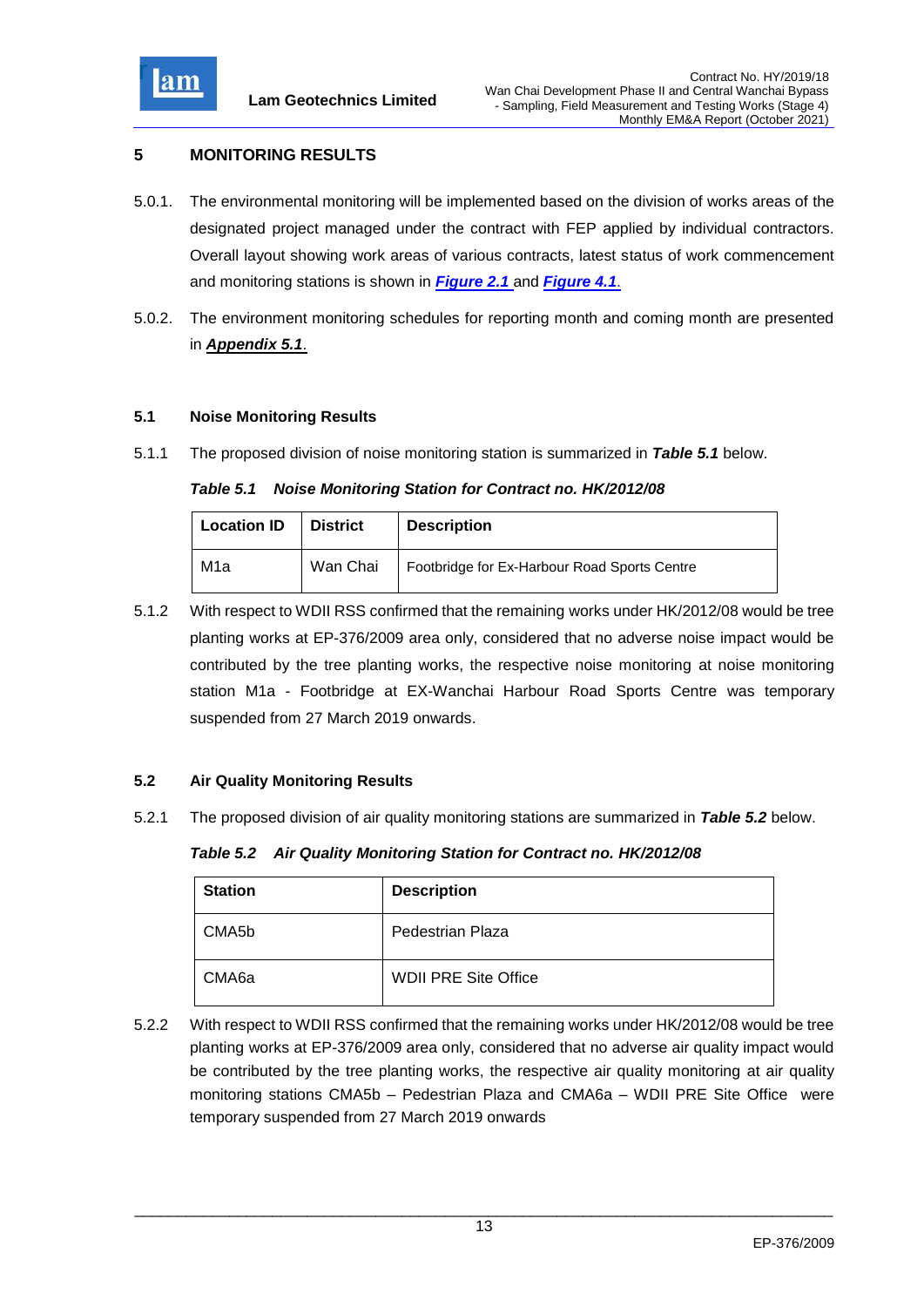

## <span id="page-14-0"></span>**6 COMPLIANCE AUDIT**

6.0.1. The Event Action Plan for construction noise and air quality are presented in *[Appendix 6.1](file:///C:/Users/porsia/Attachment/App6.1_Event%20and%20Action%20Plan.pdf)*.

### <span id="page-14-1"></span>**6.1 Noise Monitoring**

6.1.1 With respect to WDII RSS confirmed that the remaining works under HK/2012/08 would be tree planting works at EP-376/2009 area only, considered that no adverse noise impact would be contributed by the tree planting works, the respective noise monitoring at noise monitoring station M1a - Footbridge at EX-Wanchai Harbour Road Sports Centre was temporary suspended from 27 March 2019 onwards.

### <span id="page-14-2"></span>**6.2 Air Quality Monitoring**

6.2.1 With respect to WDII RSS confirmed that the remaining works under HK/2012/08 would be tree planting works at EP-376/2009 area only, considered that no adverse air quality impact would likely be contributed by the tree planting works, the respective air quality monitoring at air quality monitoring stations CMA5b – Pedestrian Plaza and CMA6a – WDII PRE Site Office were temporary suspended from 27 March 2019 onwards.

#### <span id="page-14-3"></span>**6.3 Review of the Reasons for and the Implications of Non-compliance**

6.3.1 As WDII RSS confirmation of construction works completion on 1 April 2020 and agreed with IEC on 3 April 2020, the weekly environmental site inspection for Contract no. HK/2012/08 under EP-376/2009 was suspended from 3 April 2020 onward.

### <span id="page-14-4"></span>**6.4 Summary of action taken in the event of and follow-up on non-compliance**

6.4.1 As WDII RSS confirmation of construction works completion on 1 April 2020 and agreed with IEC on 3 April 2020, the weekly environmental site inspection for Contract no. HK/2012/08 under EP-376/2009 was suspended from 3 April 2020 onward.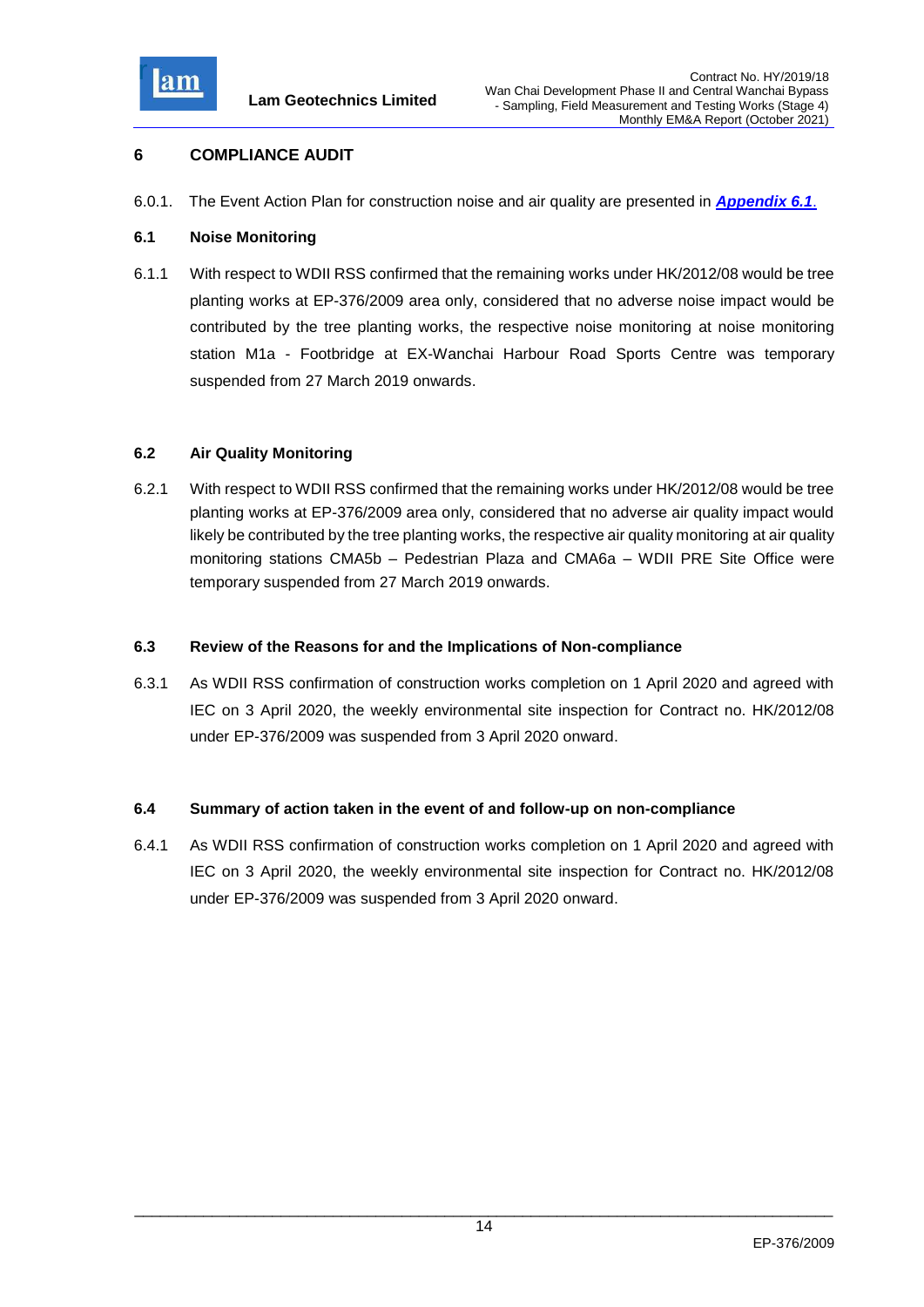

## <span id="page-15-0"></span>**7 CUMULATIVE CONSTRUCTION IMPACT DUE TO THE CONCURRENT PROJECTS**

- 7.0.1. According to the Condition 3.4 of the EP-376/2009, this section addresses the relevant cumulative construction impact due to the concurrent activities of the current projects including the Central Reclamation Phase III (CRIII), Wan Chai Development Phase II (WDII), Central-WanChai Bypass (CWB), Island Eastern Corridor Link projects (IECL) and Wan Chai Development Phase II – Central – Wan Chai Bypass at Wan Chai East (CWB Tunnel).
- 7.0.2. According to the Final EM&A report of Central Reclamation Phase III (CRIII) for Contract HK 12/02, the major construction activities were completed by end of January 2014 and no construction activities were undertaken thereafter and the water quality monitoring was completed in October 2011. As such, it is considered that there were no cumulative construction impact due to the concurrent activities of the current projects with the Central Reclamation Phase III (CRIII) undertaken by contractor HK12/02 in the reporting month.
- 7.0.3. According to the Final EM&A Report of EP-122/2002/E, the construction works at the area of EP-122/2002/E were completed. In view of the above, the cumulative construction impact due to the Central Reclamation Phase III (CRIII) was not anticipated.
- 7.0.4. According to the construction programme of Wan Chai Development Phase II, Central-Wan Chai Bypass and Island Eastern Corridor Link projects, no construction works under Wan Chai Development Phase II was conducted at Wan Chai. The major construction activities under Central-Wan Chai Bypass and Island Eastern Corridor Link Projects were bridge noise enclosure installation works, road works, drainage works and soft landscape works at North Point area in the reporting period. In addition, other non-Wan Chai Development Phase II, Central-Wan Chai Bypass and Island Eastern Corridor Link projects were observed undertaken at Wan Chai North and North Point area.
- 7.0.5. As relevant site mitigation measures for air quality and construction noise were implemented, no significant air quality impact and noise impact from construction activities was concluded in the reporting period. Besides, no construction work was conducted at EP-376 area in the reporting period. Thus, it is evaluated that the cumulative construction impact from the concurrent projects including Wan Chai Development Phase II (WDII), Central- WanChai Bypass (CWB), Island Eastern Corridor Link projects (IECL) was insignificant.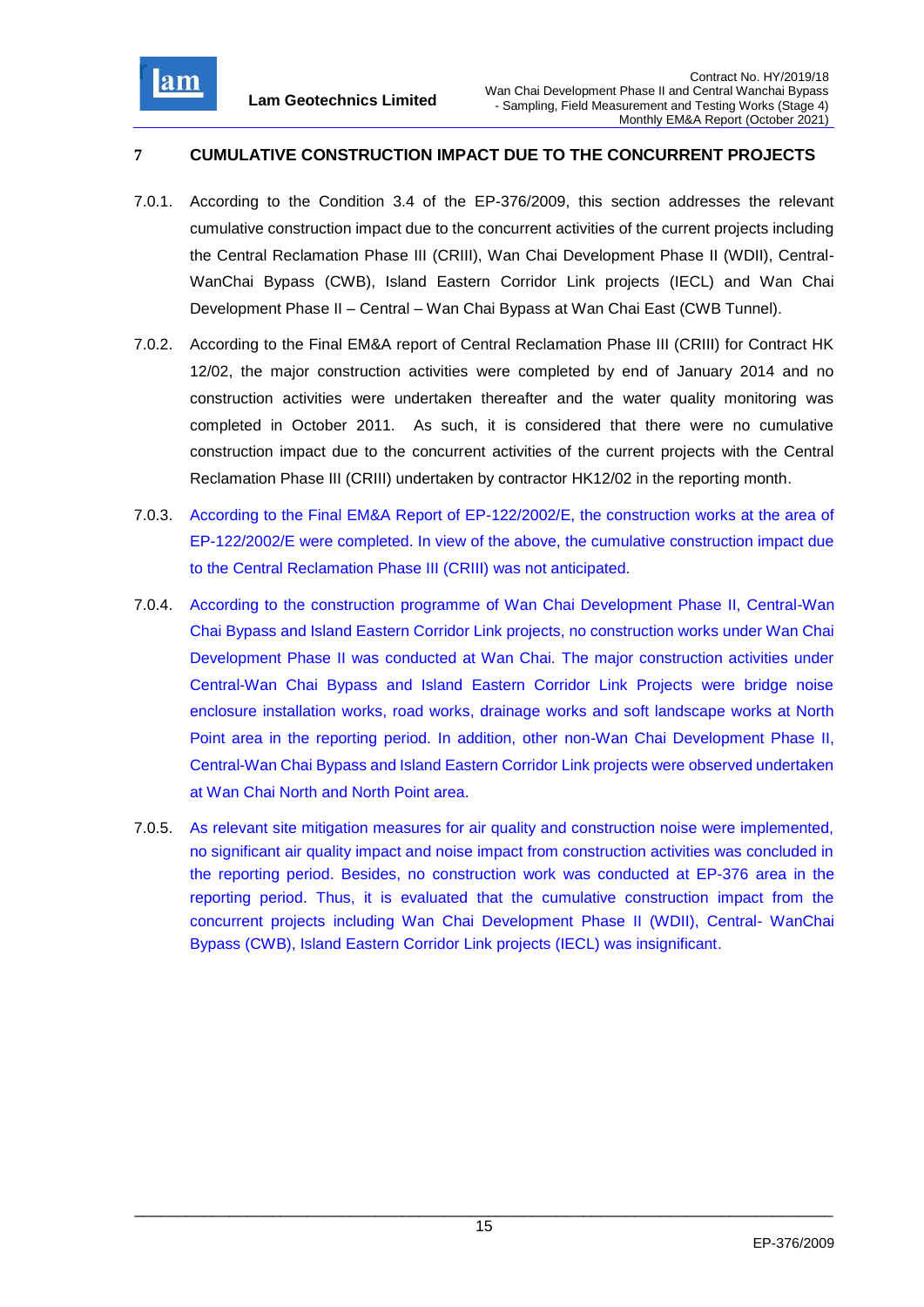

## <span id="page-16-0"></span>**8 ENVIRONMENTAL SITE AUDIT**

8.0.1. As WDII RSS confirmation of construction works completion on 1 April 2020 and agreed with IEC on 3 April 2020, the weekly environmental site inspection for Contract no. HK/2012/08 under EP-376/2009 was suspended from 3 April 2020 onward.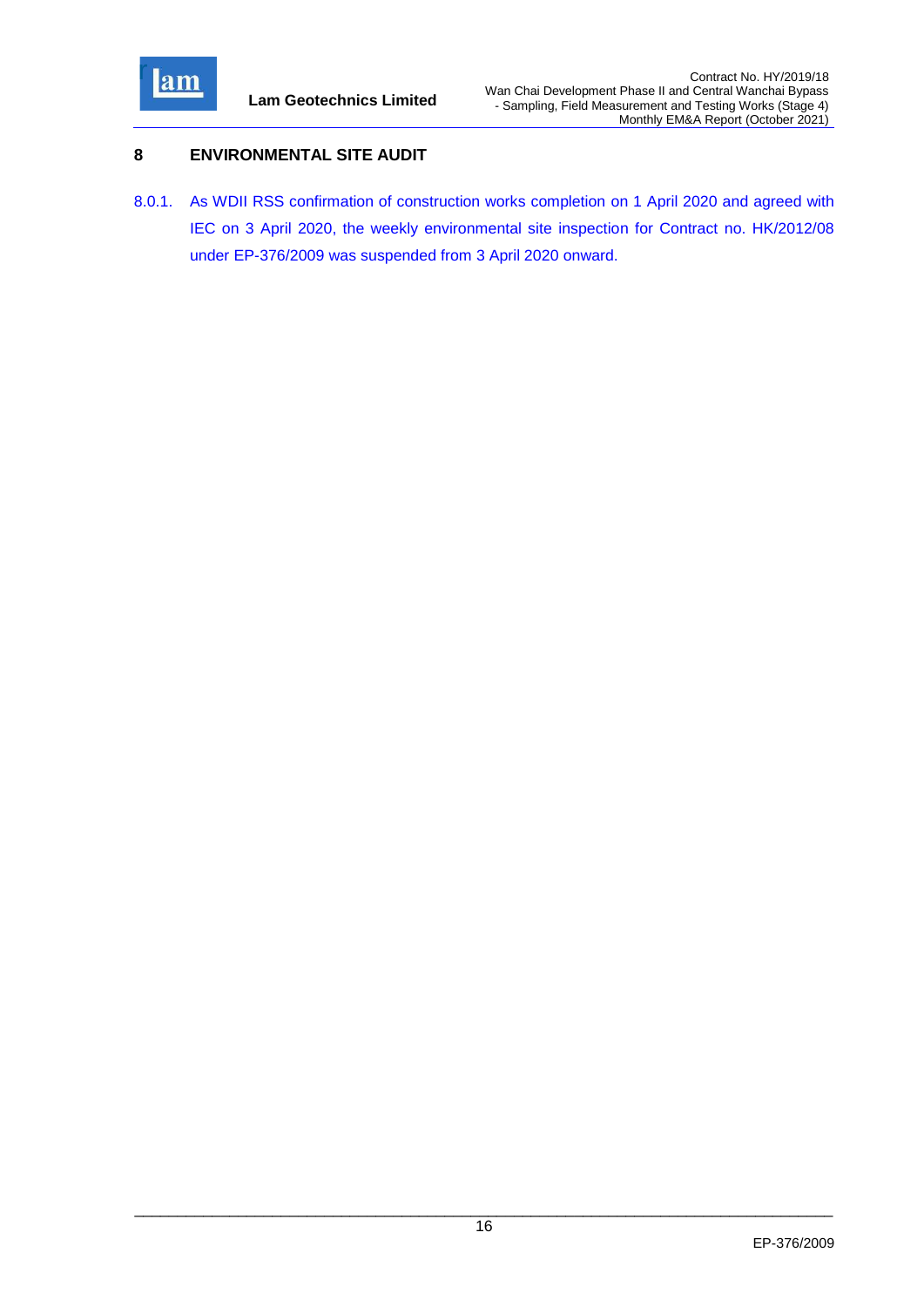

## <span id="page-17-0"></span>**9 COMPLAINTS, NOTIFICATION OF SUMMONS AND PROSECUTION**

- 9.0.1. No environmental complaint was received in the reporting period.
- 9.0.2. The details of cumulative complaint log and updated summary of complaints are presented in *[Appendix 9.1](file:///C:/Users/porsia/Attachment/App9.1_Complaint%20Log.pdf)*
- 9.0.3. Cumulative statistic on complaints and successful prosecutions are summarized in *Table 9.1* and *Table 9.2* respectively.

<span id="page-17-1"></span>

| <b>Table 9.1 Cumulative Statistics on Complaints</b> |  |  |
|------------------------------------------------------|--|--|
|                                                      |  |  |

| <b>Reporting Period</b>                               | <b>No. of Complaints</b> |
|-------------------------------------------------------|--------------------------|
| Commencement works (May 2015) to last reporting month |                          |
| October 2021                                          |                          |
| Total                                                 |                          |

### <span id="page-17-2"></span>*Table 9.2 Cumulative Statistics on Successful Prosecutions*

| Environmental<br><b>Parameters</b> | <b>Cumulative No.</b><br><b>Brought Forward</b> | <b>No. of Successful</b><br><b>Prosecutions this</b><br>month (Offence Date) | <b>Cumulative No.</b><br>Project-to-Date |
|------------------------------------|-------------------------------------------------|------------------------------------------------------------------------------|------------------------------------------|
| Air                                |                                                 |                                                                              |                                          |
| Noise                              | 0                                               | O                                                                            |                                          |
| Water                              | 0                                               |                                                                              |                                          |
| Waste                              | ი                                               | 0                                                                            |                                          |
| Total                              |                                                 |                                                                              |                                          |